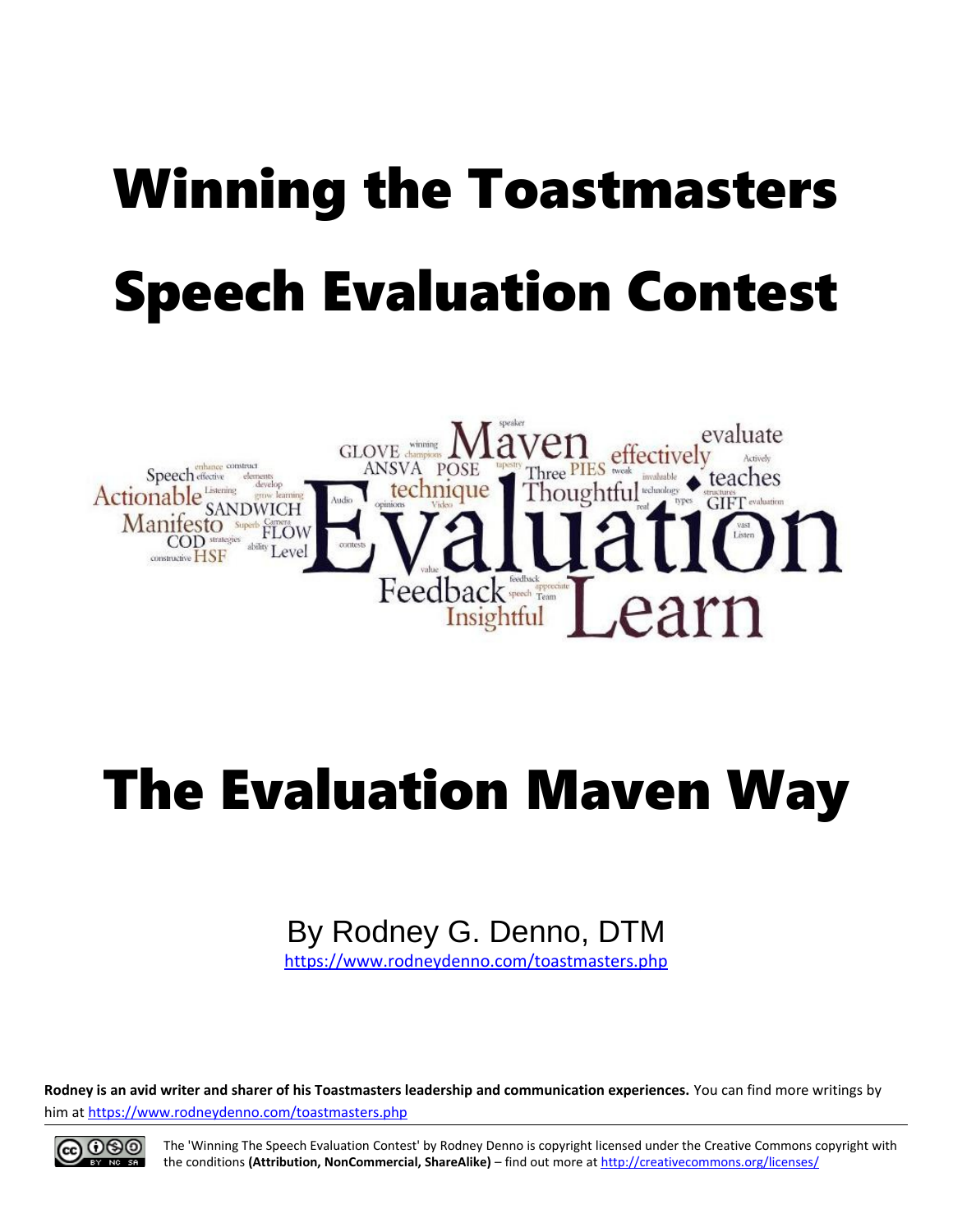### **Table of Contents**

## **About Creative Commons (CC) Copyright**

The Creative Commons (CC) copyright licenses and tools work within the traditional "all rights reserved" setting that copyright law creates. CC licenses give everyone from individual creators to large companies and institutions a simple, standardized way to grant copyright permissions to their creative work. For more details see.... <http://www.creativecommons.org/licenses/>

 In particular the BY-NC-SA license I've chosen for this document lets others remix, tweak, and build upon your work non-commercially, and although their new works must also acknowledge you and be non-commercial, they don't have to license their derivative works on the same terms. Now You Know!

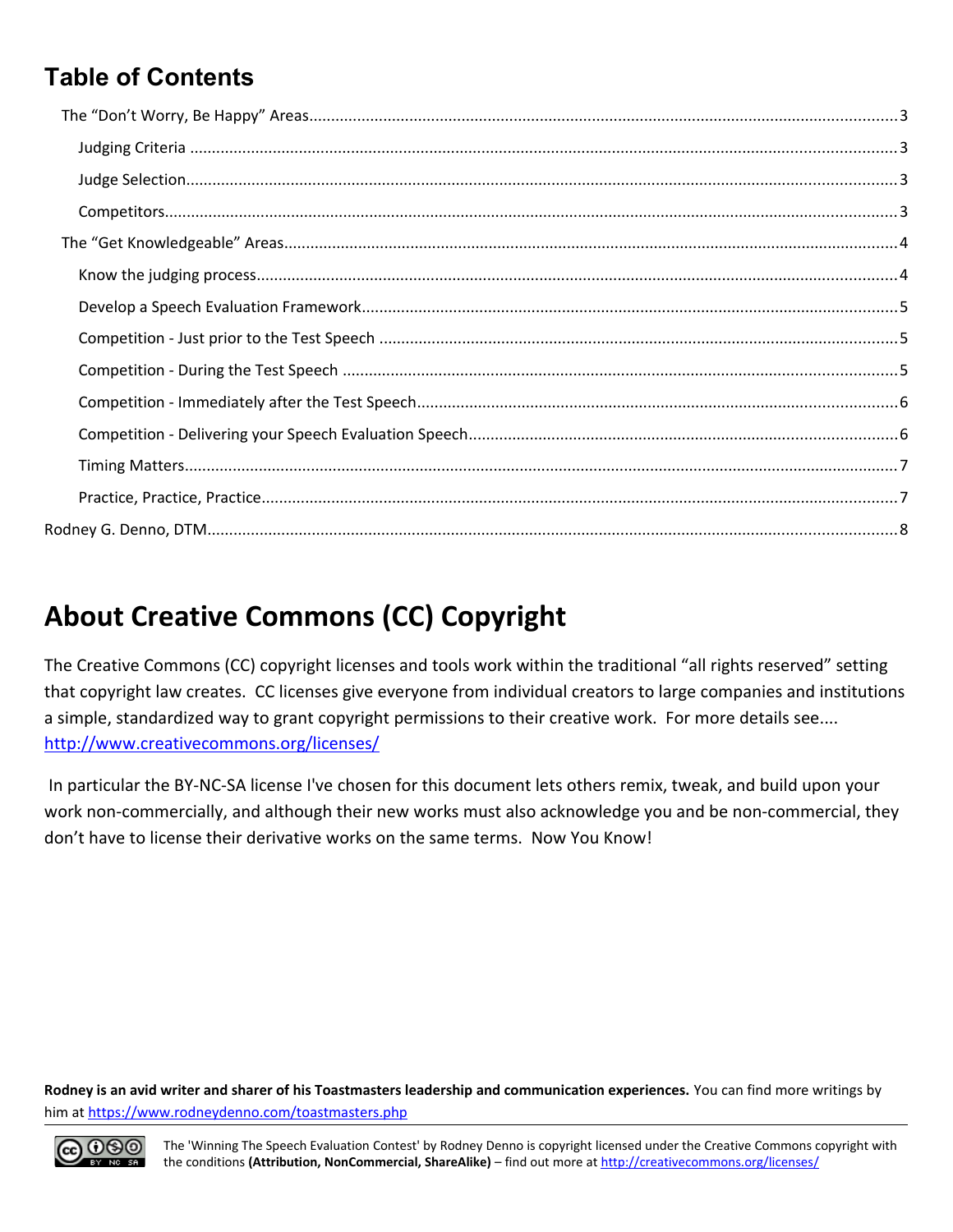#### *How do you go about winning the Toastmasters Speech Evaluation contest?*

The short and not very helpful answer is  $-$  "Be the best!"

A somewhat longer and more helpful answer is – "Be the best! – on that day – for that test speech – as determined by the judges in that audience – out of all the speech evaluators at that competition" If you can do that four times (Club, Area, Division, District) you earn the right to call yourself the District Speech Evaluation champion for that year.

No small feat.....and very different from giving a speech evaluation at your club.

This part of the Evaluation Maven Manifesto looks at how to prepare to "Be the best!"

Evaluation Mavens know that a lot has to come together for you in the hour or so that encompasses the delivery of the test speech and the preparation and delivery of the contestant speech evaluations.

As Evaluation Mavens prepare for a Speech Evaluation contest they look for areas where they can improve or become more knowledgeable and they try not to be concerned about things they can't do much about – what I call the "Don't Worry, Be Happy" areas.

## <span id="page-2-3"></span>*The "Don't Worry, Be Happy" Areas*

There are three areas where you have little or no influence – the judging criteria, the selection of judges and your competitors – so "Don't Worry, Be Happy".

#### <span id="page-2-2"></span>**Judging Criteria**

Are set by Toastmasters International. Evaluation Mavens make sure they know the criteria and factor them in to every evaluation competition.

#### <span id="page-2-1"></span>**Judge Selection**

Speech Evaluation contest officials are instructed to keep the judges names and identities anonymous --- not identify them in any way. Treat every member of the audience as if they are judges – they are indeed judging your performance whether they are official judges or not.

#### <span id="page-2-0"></span>**Competitors**

Unless you are willing to attend each Club, Area and Division contest to assess your competition you will be competing against Toastmasters you probably don't know. The structure of the

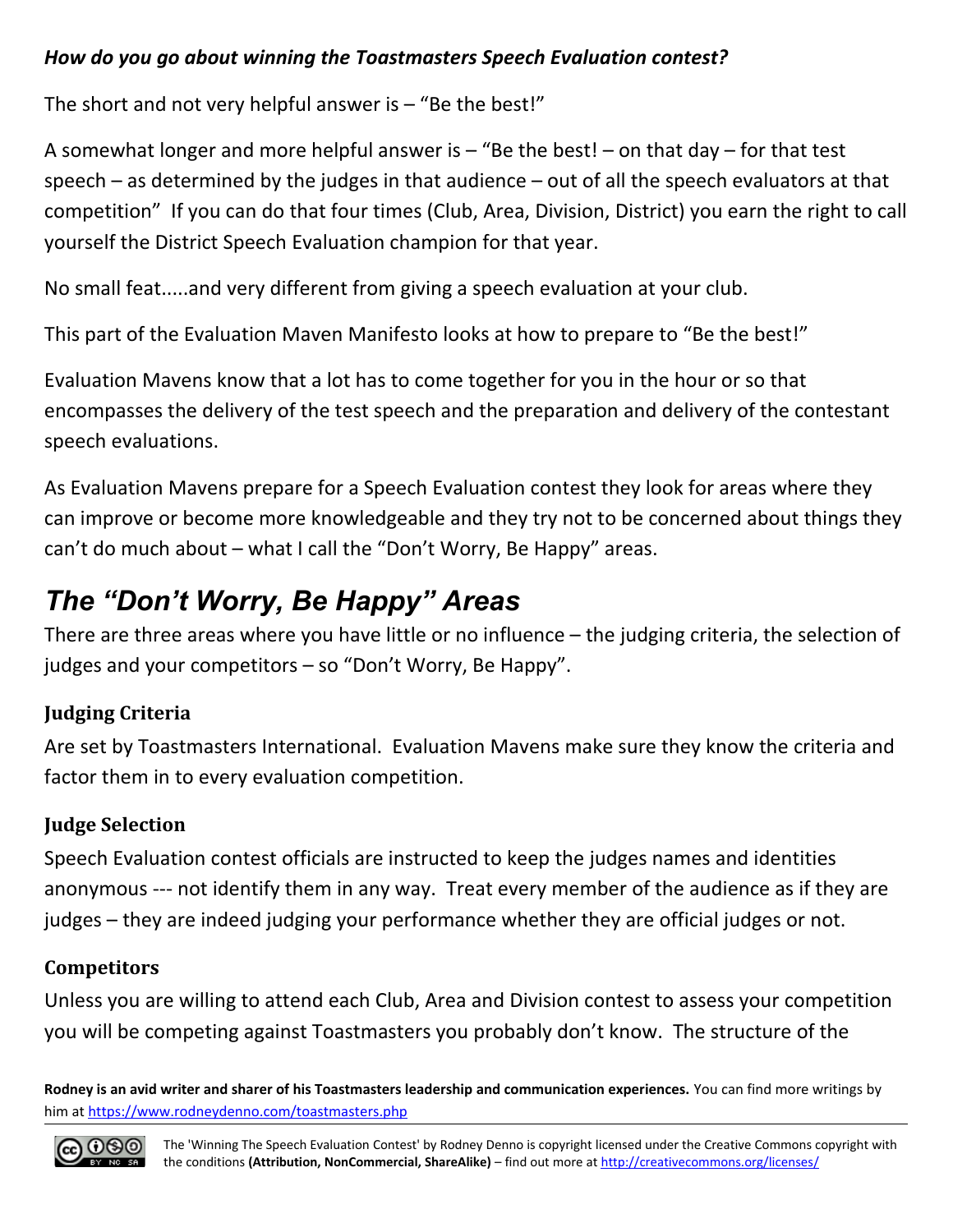Speech Evaluation competition does not allow you to see any of your competitor's performances prior to yours so you can't 'position' your performance relative to theirs. All you can do is be the best you can be.

## <span id="page-3-1"></span>*The "Get Knowledgeable" Areas*

#### <span id="page-3-0"></span>**Know the judging process**

There are many ways that Clubs, Areas, Divisions and Districts try to provide a level playing field for all Speech Evaluation contestants. Here are a few:

- Judges training endeavours to educate potential judges about the judging process and how to recognize – and mitigate – the impact that their own personal biases have on the judging process.
- Every judge is provided with and should use the Judges Form that lists the criteria, percentages and points ranges to be applied.
- If possible the Test Speaker should be someone the contestants are not familiar with  $$ invited from outside the Club, Area, Division and even District.

However, judging is a very human experience.

A judge may attend judges training and be very diligent in filling out the judging form and tallying the numbers to determine first, second and third place. But, the judge may not agree with the numbers – especially if they are close – and may list first, second and third in a different order than the raw numbers indicated. This is the reality of judging – while judges endeavour to be as objective as possible their 'gut feeling' will get factored into the ranking and potentially overturn what the raw number rankings.

Evaluation Mavens know there are two things they can do to better understand the judging process so they can produce a winning speech evaluation performance:

1 – Get your own copy of the Speech Evaluation Contest Judging Form and rules, study them and when you give or practice speech evaluations try to include a balance of all the listed criteria.

**Rodney is an avid writer and sharer of his Toastmasters leadership and communication experiences.** You can find more writings by him at<https://www.rodneydenno.com/toastmasters.php>

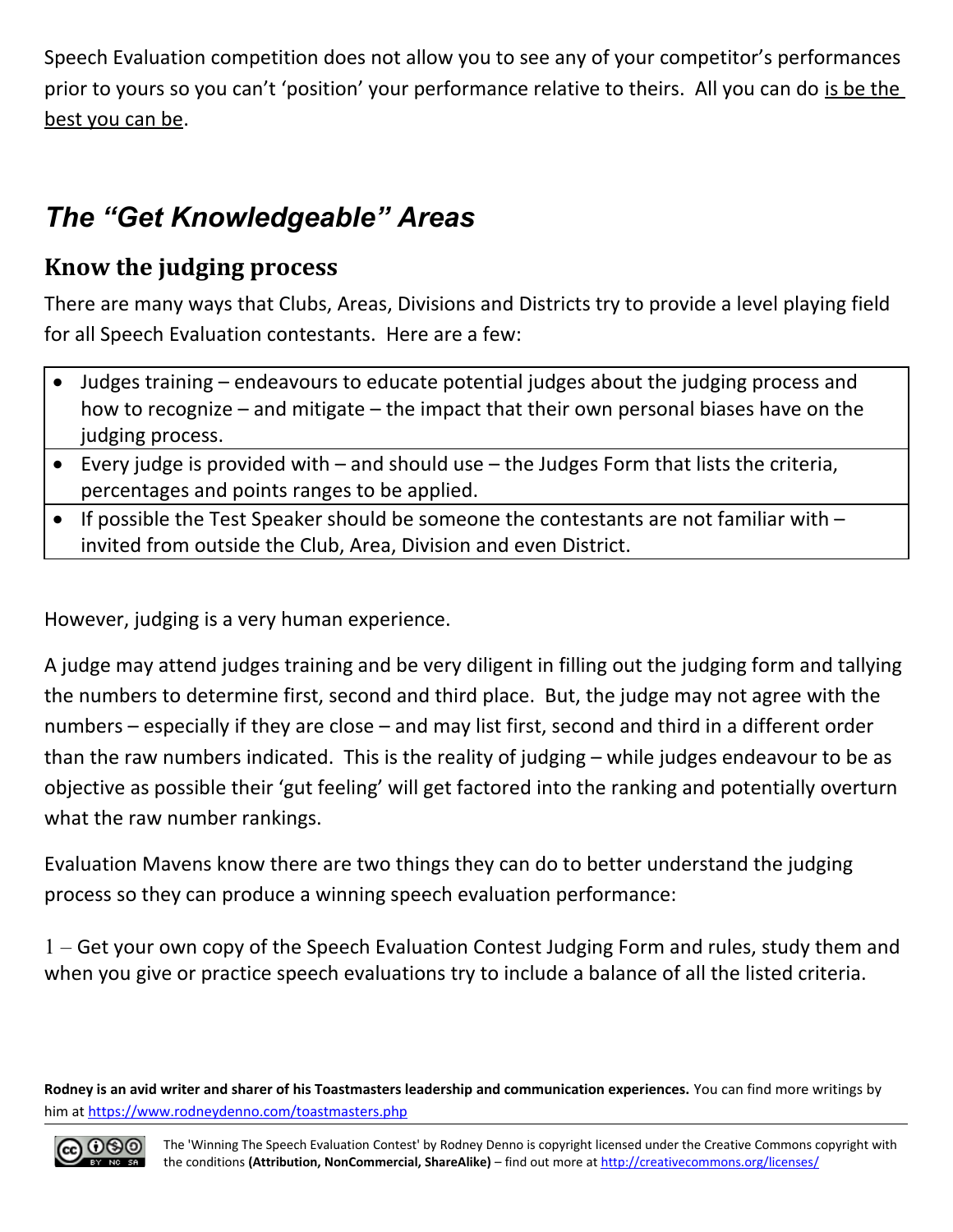2 – Be a Speech Evaluation contest judge so you can experience the process first hand – inside you - and talk to other judges to hear how they determined their own contestant rankings.

#### <span id="page-4-2"></span>**Develop a Speech Evaluation Framework**

Have you ever watched an Improv show or participated in an Improv workshop? A well trained Improv actor makes it look so 'spontaneous' – but behind all that seeming 'spontaneity' is a lot of structure and practice.

One of the keys to winning a Speech Evaluation competition is to stand out by differentiating yourself – in the minds of the judges – from the other competitors.

Evaluation Mavens – like Improv actors – know that great evaluation come from having a speech evaluation framework to place their observations into so they can focus their attention on actively listening to the speech. The more a Maven uses various evaluation techniques the more tools the Maven has available for competition.

The confidence to put on a great 'spontaneous' speech evaluation performance comes from knowing that all you have to do is actively listen to the test speech, pick two or three points for improvement and deliver them in a three minute speech that will impress the speaker the audience and the judges.

With only five minutes to prepare your evaluation speech – before all notes are taken away from the contestants by the Sergeant at Arms – an Evaluation Maven will use every second available to determine what specific feedback will go into the evaluation speech and how it will be delivered.

#### <span id="page-4-1"></span>**Competition - Just prior to the Test Speech**

Prepare a sheet of paper with two columns and a number of rows. Have a separate list of the major areas you will be looking to comment on - physical appearance, vocal variety, facial expression, gestures, body language, speech content, language, organization, energy.......and any other aspects you may want to include.

#### <span id="page-4-0"></span>**Competition - During the Test Speech**

On the sheet, write down two sets of observations you feel are important:

1 - Strengths --- why you feel they are strengths.

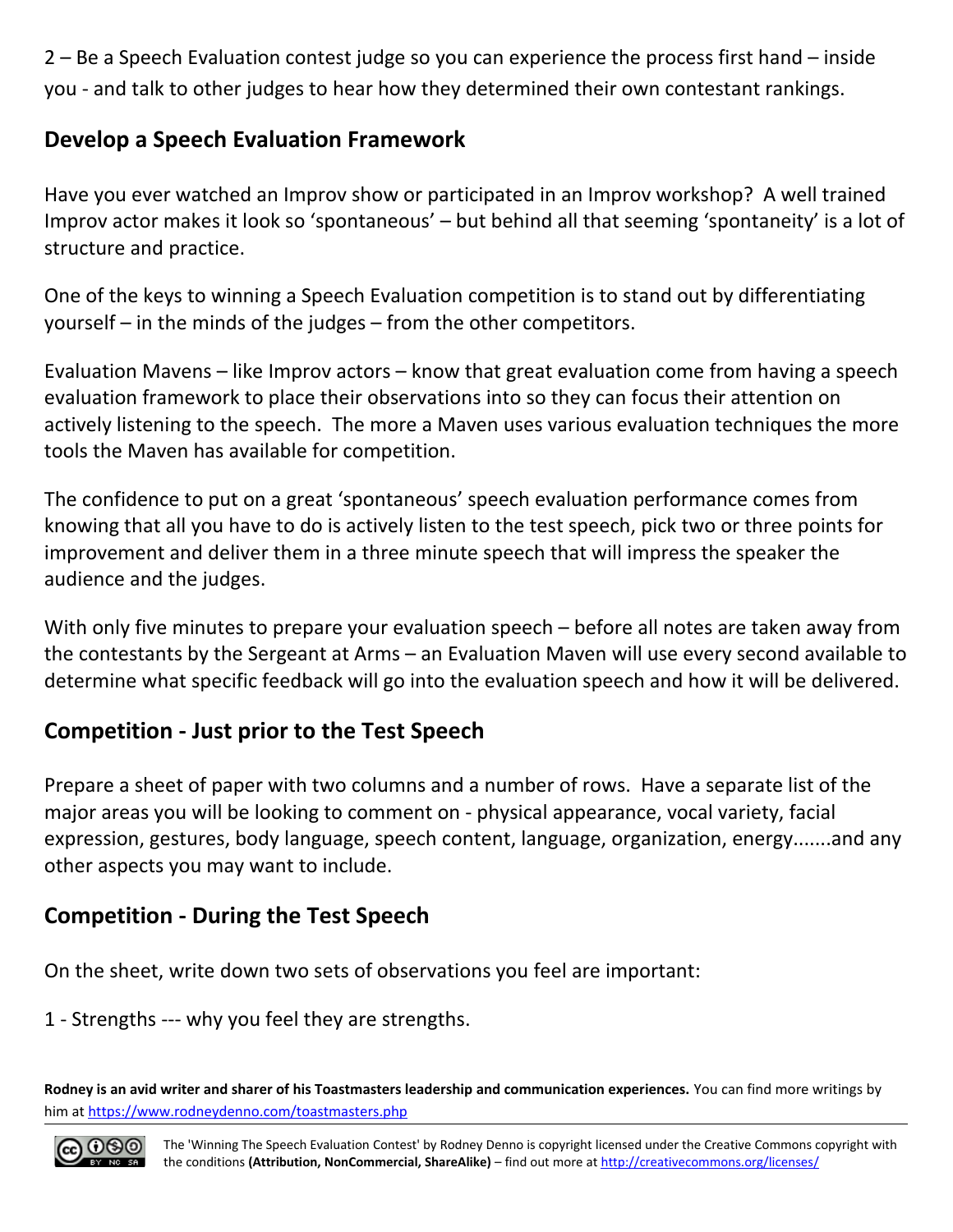2 - Points-for-Improvement --- how you will demonstrate how to improve.

Enjoy the speech and how it connects to you personally.

#### <span id="page-5-1"></span>**Competition - Immediately after the Test Speech**

You now have five minutes to write and rehearse your evaluation speech.

Craft an introduction and conclusion that ties you and the audience to the speech.

Pick two or three strengths and points-for-improvement and weave in humor where appropriate.

For each strength and point-for-improvement decide --- why it was strong and how you will demonstrate each point-for-improvement.

Create a memorable punch line that will get the judges to remember your performance!

Use purposeful language rather than sprinkling in esoteric words that some judges may not understand.

Be careful not to become formulaic in your evaluation. It's easy to get locked into a particular set of observations that will make your evaluation sound mechanical.

Above all – focus on giving the best possible feedback to the speaker.....and may the best contestant win!

#### <span id="page-5-0"></span>**Competition - Delivering your Speech Evaluation Speech**

Evaluation Mavens know that judges will penalize you for using notes and standing behind a lectern......boldly step out in front of the audience and deliver a confident, humorous, insightful and 'spontaneous' three minute speech.

Project a pleasant smile. Speak in a solid confident tone of voice. Make direct eye contact with various audience members around the room (no section of the room should be left "unattended" by your eye contact).

Indicate that your speech is over by looking at the contest chair, extending your arm in that person's direction and saying "Contest Chair." Smile!

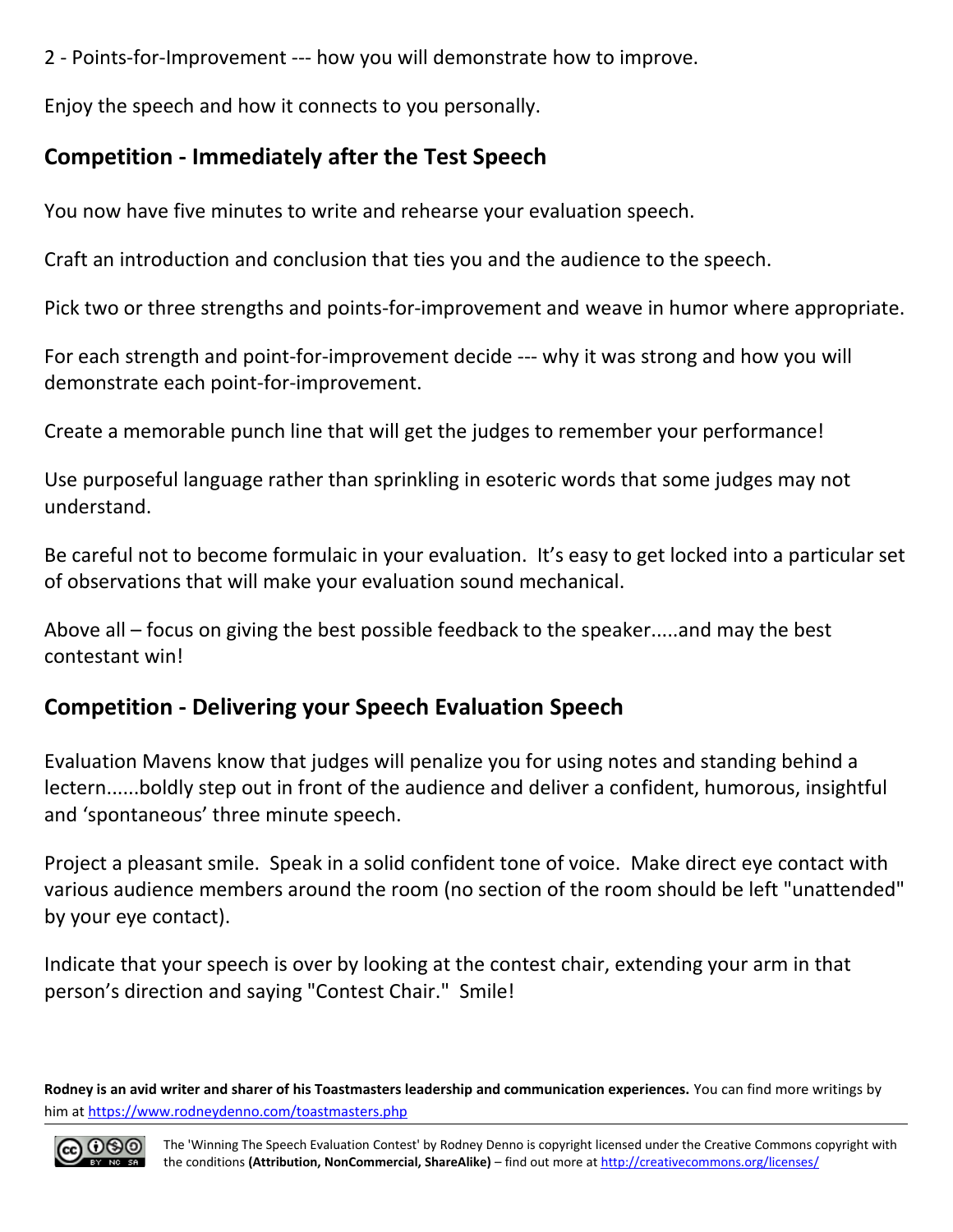Don't leave the speaking area until the Contest Chair has shaken your hand – then confidently walk offstage to your seat to await the news that you have won first place.

#### <span id="page-6-1"></span>**Timing Matters**

Timers have instructions to start timing your performance from the moment you speak or gesture in any way that indicates you are starting. From that moment you have only 3 minutes and 30 seconds. If you speak for 3 minutes 31 seconds, you are disqualified and no matter how great your performance……it will not count.

The last time signal will be the red light at 3 minutes. If you are planning to push your performance to the wire you had better practice so you 'know in your gut' what 25 seconds feels like.

<span id="page-6-0"></span>Practice, Practice, Practice

Need I say more!

Well....here are a few tips.

Make notes on every speech at your club meeting.......later practice giving evaluations for these speeches over and over and over again.

Evaluate everything! It doesn't have to be speeches in club meetings. Evaluate speeches on-line (YouTube, Google Video, etc.), videos of prior contests, newscasts, political speeches, acceptance speeches, documentaries.....just about anything will do.

Look for unique recommendations that others may not notice.....and think of ways to give praise and demonstrate how to improve.

#### Good Luck!

#### I hope to meet you in a speech evaluation competition soon.

#### Rodney Denno